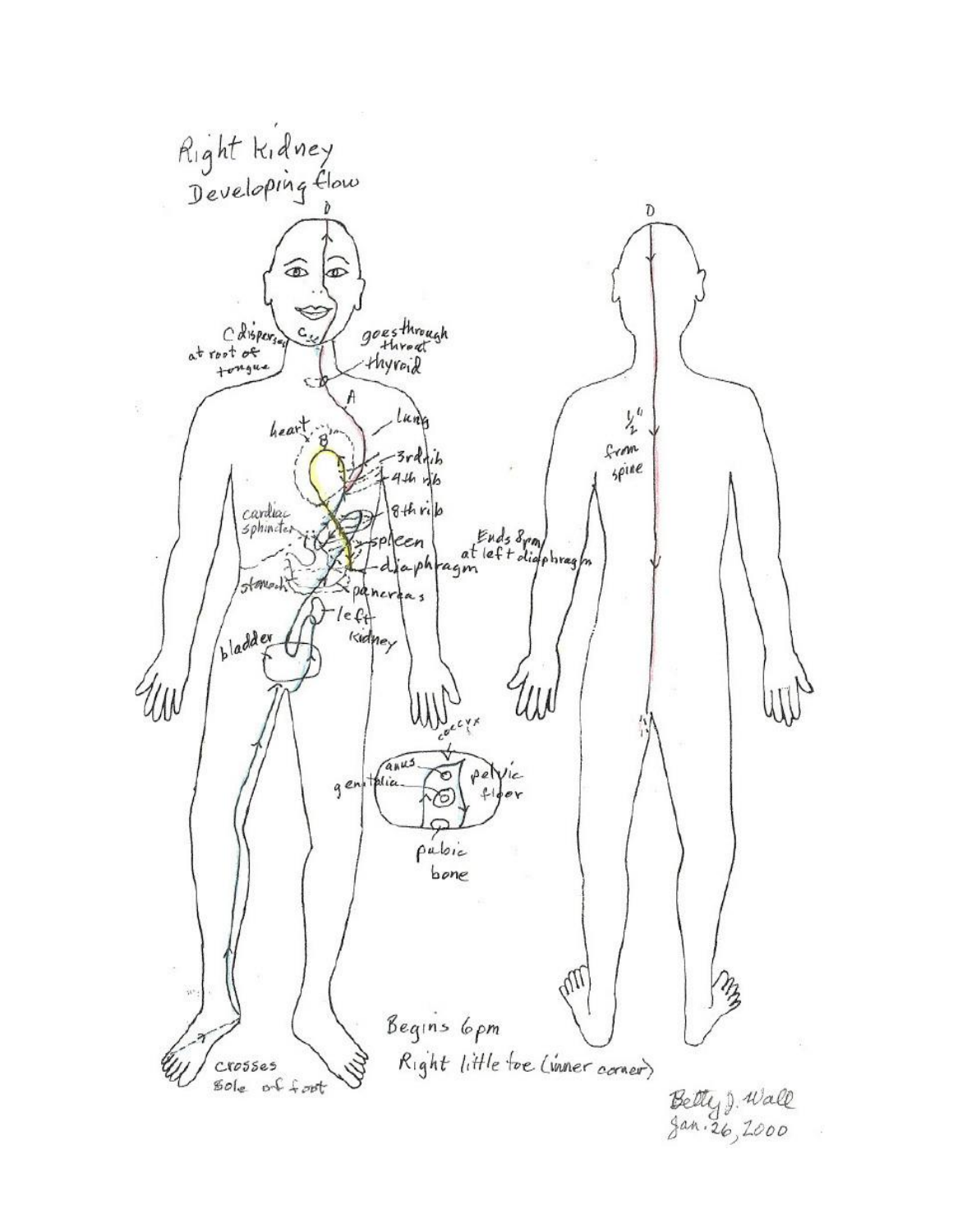## **RIGHT KIDNEY DEVELOPING FLOW**

At 6:00 p.m. the **right** Bladder Developing flow which arrived at the lateral (outer) back side of the right little toe changes into the **right** Kidney Developing Flow.

It flows from medial inner corner of the little toe diagonally across the sole of right foot to below the inner (medial) ankle, comes out at the heel, goes up the inner/medial side (toward back) of right leg. Continues up medial (inner) side of leg, between the medial (inner) patella (knee cap) and medial ligament (passes between the ligament and bones inside of the knee), up the thigh, to the medial (inner) side of the groin and reaches the anus.

From there (see enlarged drawing) it proceeds diagonally to left side, comes out to the left lateral side of coccyx, goes along the genitalia from behind and comes out to the front, then along the left side of pubic bone and up to the lower abdomen, passing over the left outer edge of the bladder and into left kidney at the umbilicus. From the left kidney, descends back and circulates through the bladder. It ascends again through the abdomen, close to the medial side of the left kidney and then to where the  $8^{th}$  rib (costal cartilage) attaches. From there enters the pancreas and spleen, comes to the cardiac sphincter (the opening between the stomach and the Example 1. The stophagus) in and out of the stomach and goes up the chest, into the left lung along the  $4^{th}$  rib and at the  $3^{rd}$  rib, branches into "A" and "B" at the portal (trachea). (Portal, where the trachea divides to go to each lobe of the lungs.)

"A" goes out of the lung at the  $3^{rd}$  rib, flows up through the trachea, under the clavicle, up to and through the left throat, and branches into "C" and "D" at the root of the tongue.

"C" disperses at the root of the tongue.

"D" ascends along the left side of the nose, then from the front of the head to the back of the head (deep within the brain), descends along the cervical vertebrae, then ½ inch from the spinal column, descends along the left side of spine to the coccyx. (Mary said: From the coccyx area goes into the front (anterior) groin area (#15's) where it disperses (building the pelvic girdle). (Kato's text states "from the coccyx goes to the inside of the inner thigh and disperses.")

"B" from the  $3^{rd}$  rib flows under the sternum and into the heart, circulates the heart and flows down into the diaphragm muscle. The diaphragm muscle attaches at the back and it appears it is there the right kidney flow changes into the **left** diaphragm flow just above the left kidney at 8 PM.

The Kidney Flow nurtures (passes through) kidneys, bladder, liver/pancreas/spleen, lungs, heart, brain and spine, reproductive and diaphragm.

(Note: Left Kidney Function Energy ascends the right abdomen. "B" also flows directly into the heart; just before entering the heart, divides and "A" goes into the chest, trachea, etc.)